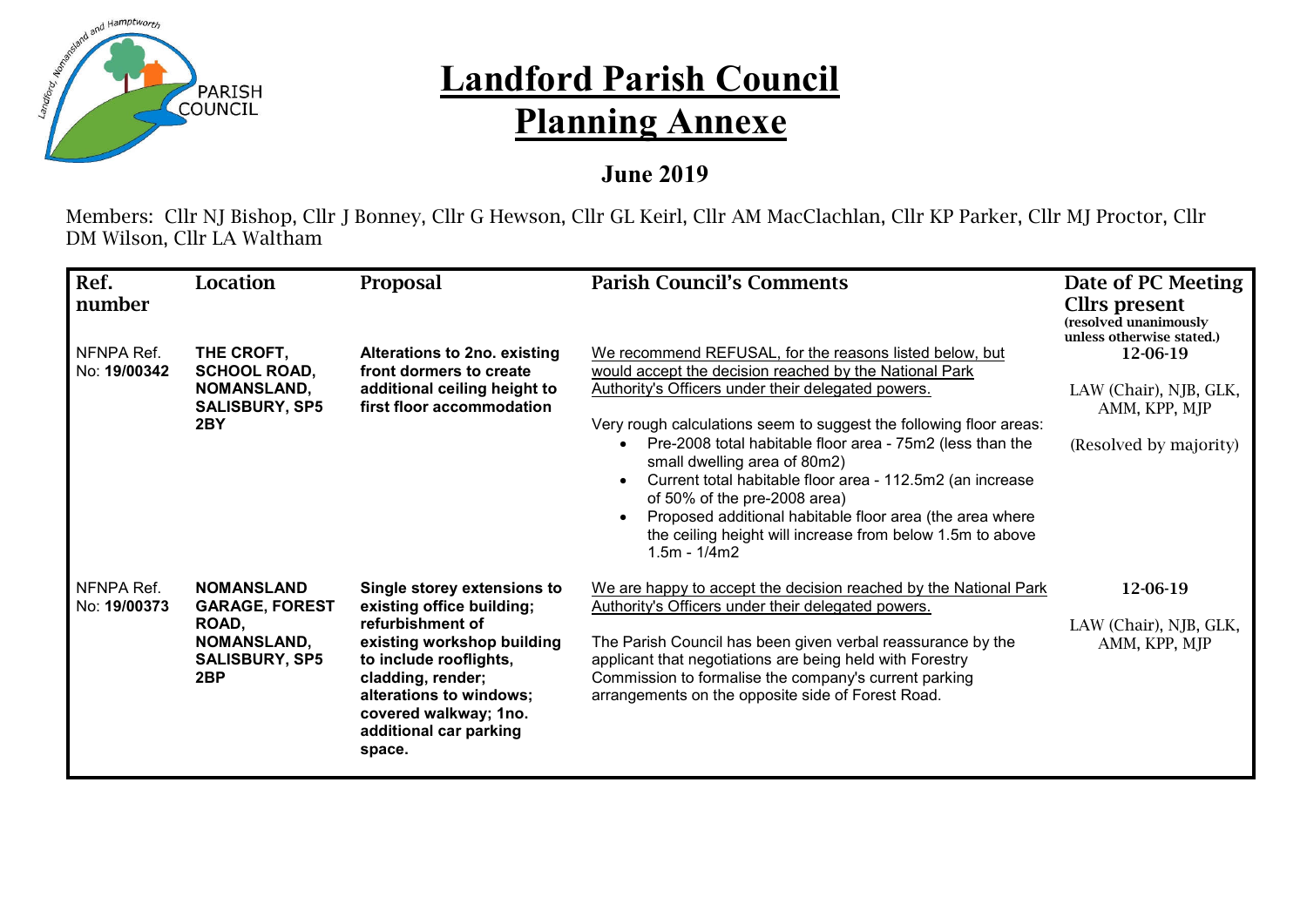| NFNPA Ref.<br>No: 19/00376 | WOODSIDE,<br><b>LYNDHURST</b><br><b>ROAD, LANDFORD,</b><br><b>SALISBURY, SP5</b><br>2AF           | 2 No.<br>single storey extensions;<br>solar panels; render;<br>outbuilding                | We recommend PERMISSION, for the reasons listed below, but<br>would accept the decision reached by the National Park<br>Authority's Officers under their delegated powers.<br>If it is the applicants intention to keep the habitable floor area<br>below 100m2 by removing the proposed rear flat roof (as omitted<br>on the proposed floor plan), the drawings should fully correspond<br>to that proposal. The flat roof should be removed from the<br>drawings showing the proposed rear elevation and the proposed<br>RH elevation. Similarly, if it is not the intention to install the air<br>conditioning unit (included on the previous application), this<br>should also be removed from the drawing showing the proposed<br>RH elevation.<br>The Parish Council would like a planning approval to include<br>appropriate conditions to:<br>• Remove permitted development rights from the proposed<br>property:<br>Prevent the front boundary hedge from being removed, in<br>order to screen the unnatural proportions of the extended<br>property from the street scene.<br>• Restrict the double garage from conversion to, or use as,<br>habitable accommodation.<br>Solar PV panels should not project greater than 150mm<br>from the finished face of the roof.<br>With the significant amount of work to be undertaken on<br>$\bullet$<br>the roof of the existing building, a bat survey should be<br>undertaken before any construction work commences.<br>The construction of the proposed double garage will<br>require the demolition of an existing outbuilding which is<br>roofed with corrugated asbestos sheeting. This should be<br>the subject of a specialist report detailing the appropriate<br>method of removal and disposal of the material. | 12-06-19<br>LAW (Chair), NJB, GLK,<br>AMM, KPP, MJP |
|----------------------------|---------------------------------------------------------------------------------------------------|-------------------------------------------------------------------------------------------|---------------------------------------------------------------------------------------------------------------------------------------------------------------------------------------------------------------------------------------------------------------------------------------------------------------------------------------------------------------------------------------------------------------------------------------------------------------------------------------------------------------------------------------------------------------------------------------------------------------------------------------------------------------------------------------------------------------------------------------------------------------------------------------------------------------------------------------------------------------------------------------------------------------------------------------------------------------------------------------------------------------------------------------------------------------------------------------------------------------------------------------------------------------------------------------------------------------------------------------------------------------------------------------------------------------------------------------------------------------------------------------------------------------------------------------------------------------------------------------------------------------------------------------------------------------------------------------------------------------------------------------------------------------------------------------------------------------------------------------------------------------------------------|-----------------------------------------------------|
| NFNPA Ref.<br>No: 19/00377 | <b>BRACKENHURST,</b><br><b>CHAPEL LANE,</b><br><b>NOMANSLAND,</b><br><b>SALISBURY, SP5</b><br>2DA | Single storey front and rear<br>extensions; re-roofing;<br>alterations to<br>fenestration | We recommend REFUSAL, for the reasons listed below, but<br>would accept the decision reached by the National Park<br>Authority's Officers under their delegated powers.<br>As a result of a previous extension in 1994, the 30% increase in<br>the 1982 floor area will be exceeded by the proposals in this<br>application.                                                                                                                                                                                                                                                                                                                                                                                                                                                                                                                                                                                                                                                                                                                                                                                                                                                                                                                                                                                                                                                                                                                                                                                                                                                                                                                                                                                                                                                    | 12-06-19<br>LAW (Chair), NJB, GLK,<br>AMM, KPP, MJP |